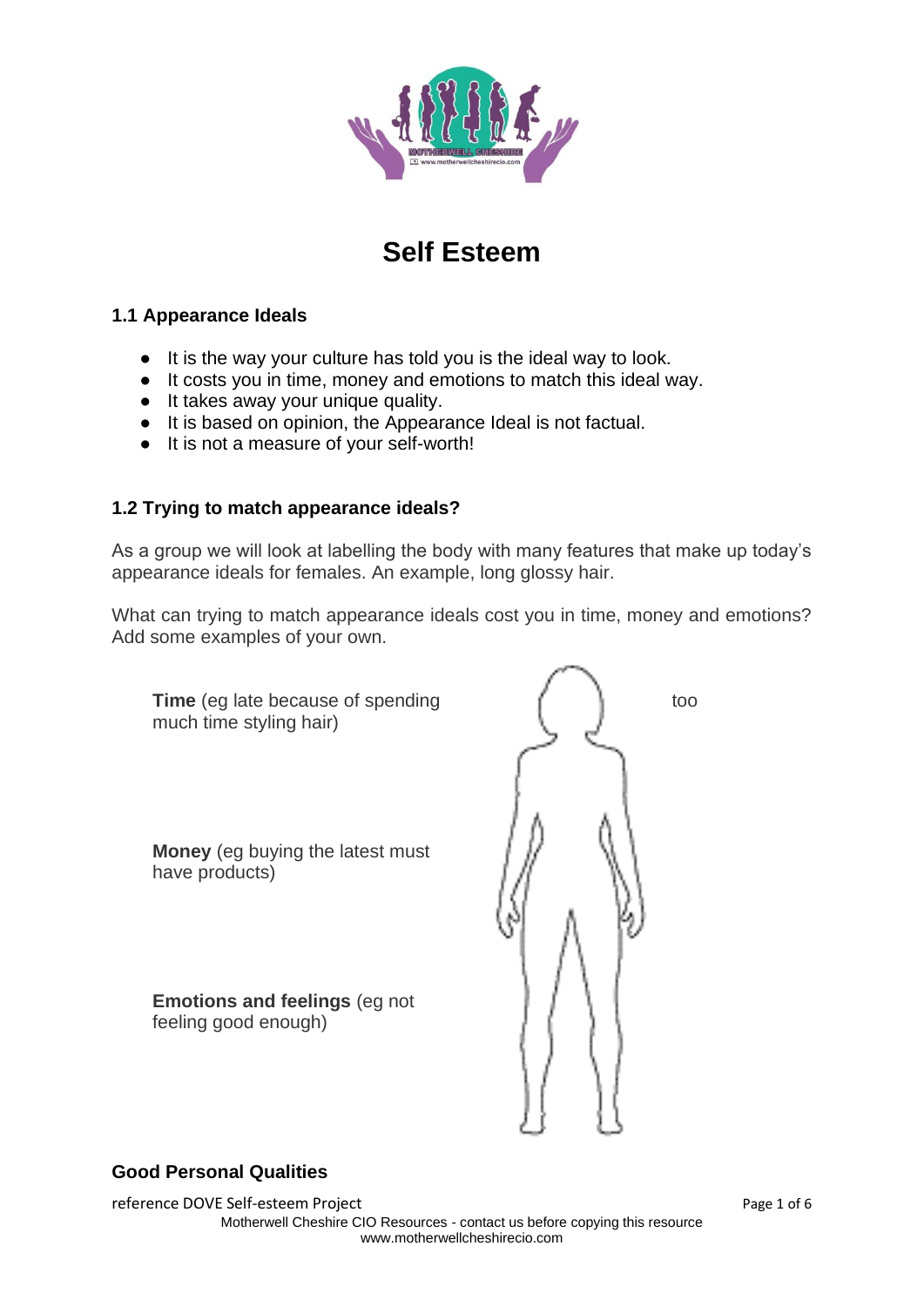

It can be difficult to think of good qualities about yourself, it somehow seems easier to explain good things about other people. Good personal qualities can be; kindness, honesty, patience, loyal and appreciative. There are many, many more!

## **1.3 What makes you unique?**



Working in pairs, think of the things that make us different, the things that make us unique and valued. Talk together, taking turns of ten minutes each.

**A quality I admire about myself is:**

**Something I enjoy doing is:**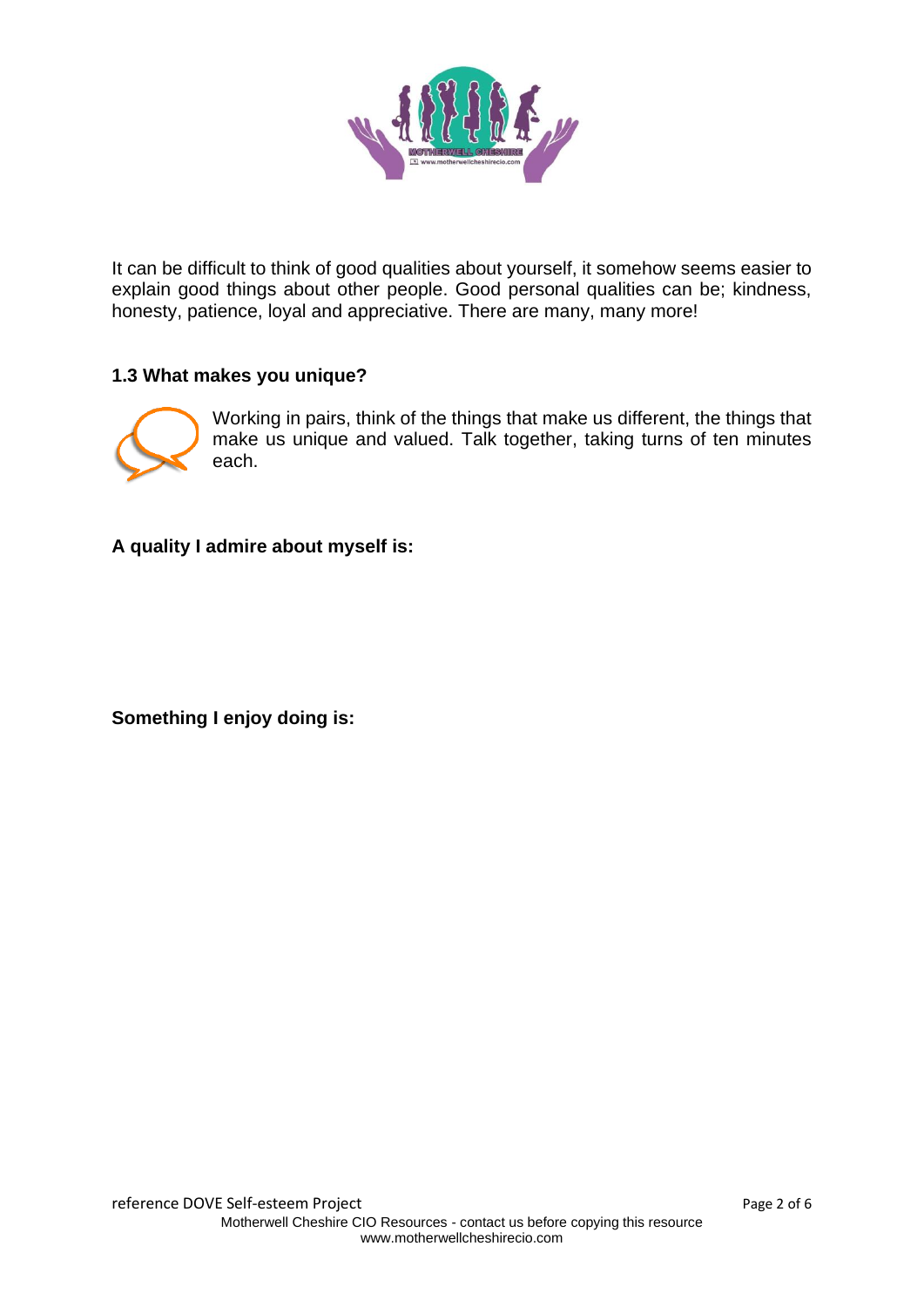

### **2.1 Manipulated images**

The final images you see in professional media and on personal social media platforms, are the result of several decisions made before and after a photograph is taken.

As a group we will talk about what these decisions may have been.

| What decisions were made before the<br>photos were taken? | What decisions were made after the<br>photos were taken? |
|-----------------------------------------------------------|----------------------------------------------------------|
| Hair blow-dried                                           | Filter added to whiten teeth                             |
|                                                           |                                                          |
|                                                           |                                                          |
|                                                           |                                                          |
|                                                           |                                                          |
|                                                           |                                                          |

#### **2.2 Is it fair to compare?**

#### **You read a magazine headline**

Think what message this is trying to get across. Think why it is not fair to compare.

#### **You see (retouched) perfect selfies**

Think what message this is trying to get across. Think why it is not fair to compare.

#### **2.3 Decoding messages**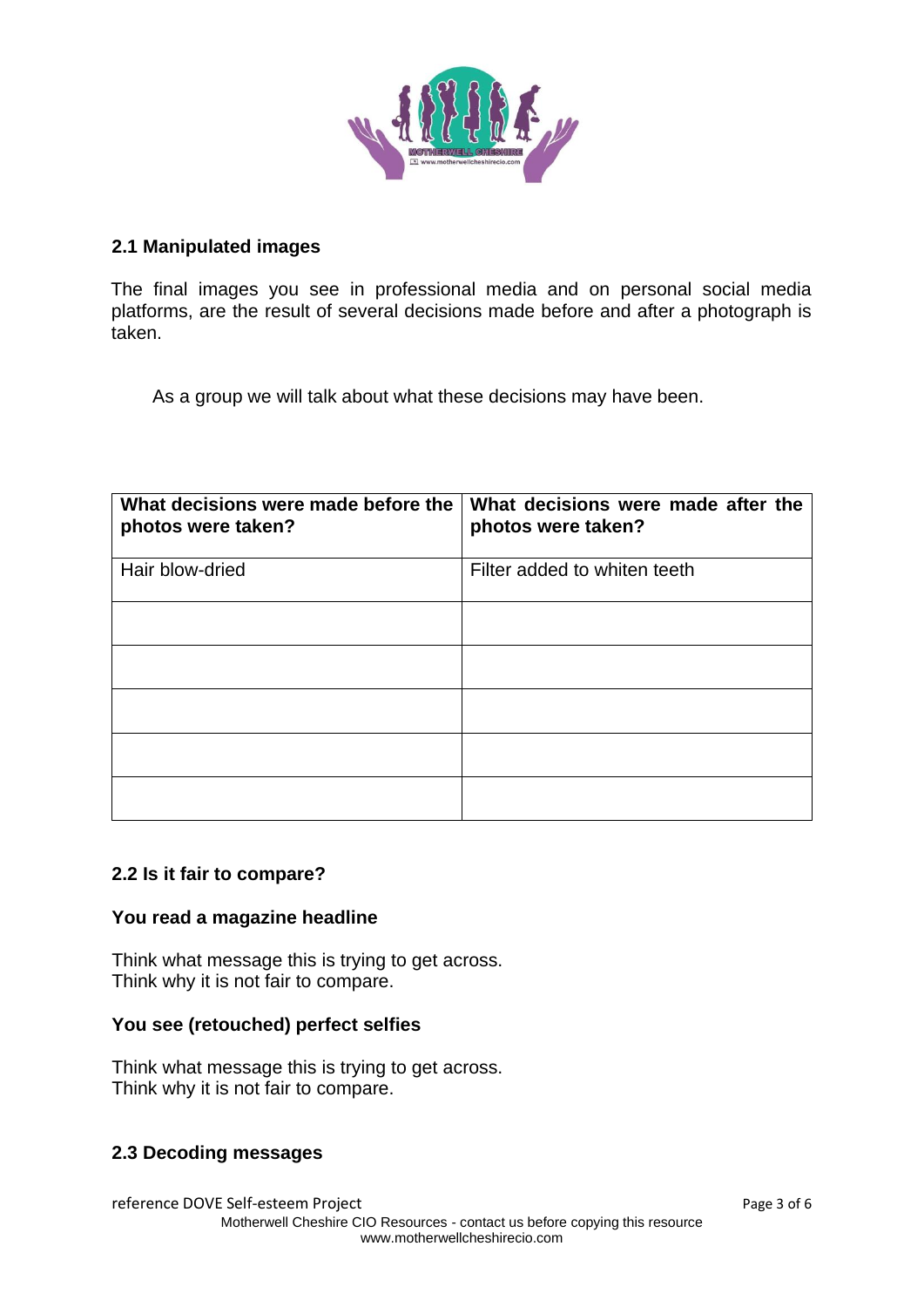



Working in pairs, talk together for fifteen minutes about a persuasive advertisement you've seen recently.

The advert I'm thinking of is: …………………………………………………………..

| <b>PROMISE</b> What does this advert<br>promise? How do they do this?    |  |
|--------------------------------------------------------------------------|--|
| <b>FEELINGS How do people think and feel</b><br>after seeing the advert? |  |
| ACTIONS What do people do after<br>seeing the advert?                    |  |
| <b>RESULTS Do you think the advert will</b><br>live up to its promises?  |  |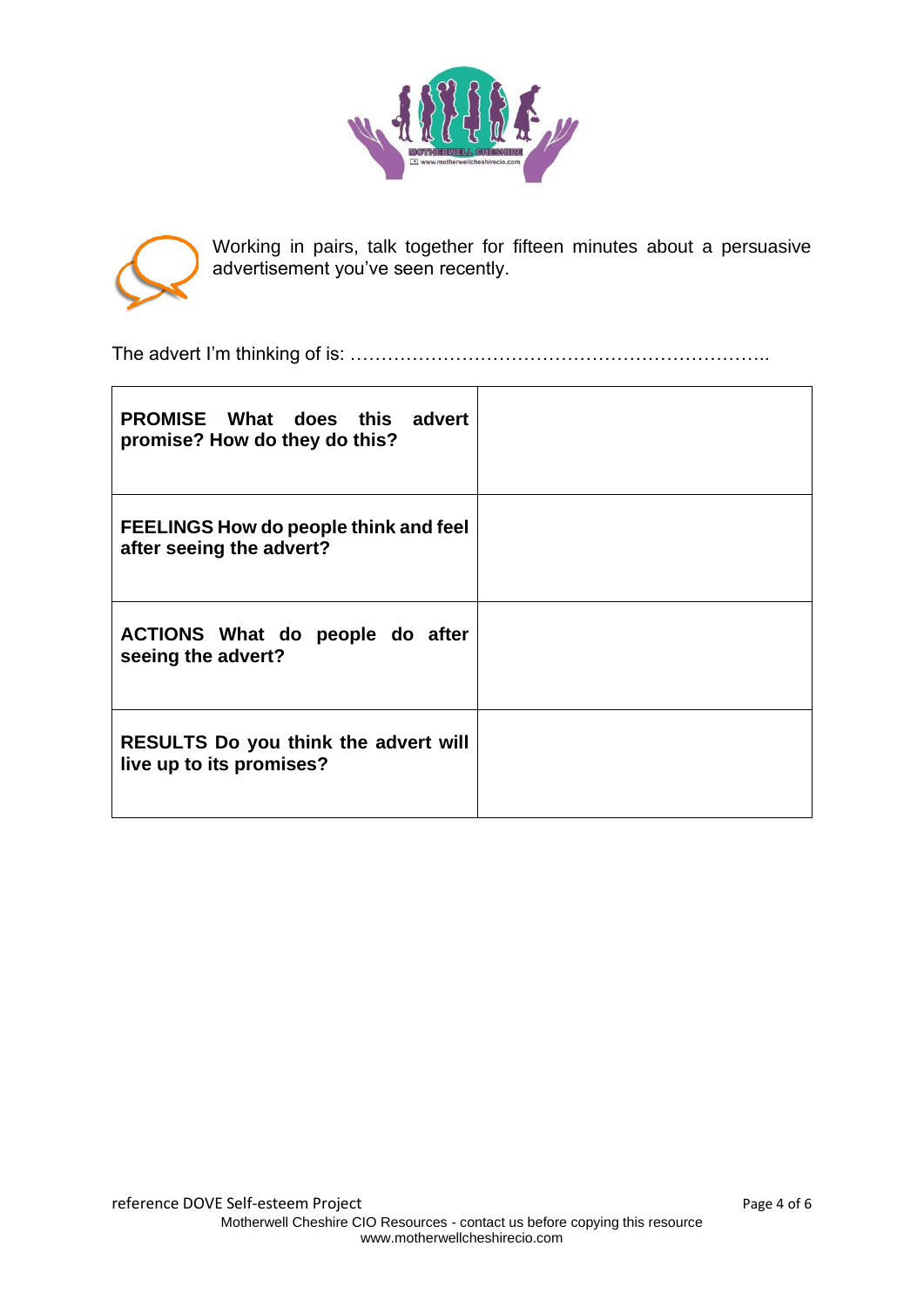

## **2.4 What could I do?**



HOMEWORK At home answer these questions.

**What action could you do to challenge messages in the media that promote appearance ideals?** 

**Record your answers below.**

**Taking action for yourself** What I did and how I felt:

**Taking action for someone else** What I did and how I felt:

Things you could do: Look closely at your own social media posts and the person whom you're reflecting or creating for others. Choose a brand and email them to challenge how they use manipulated images.